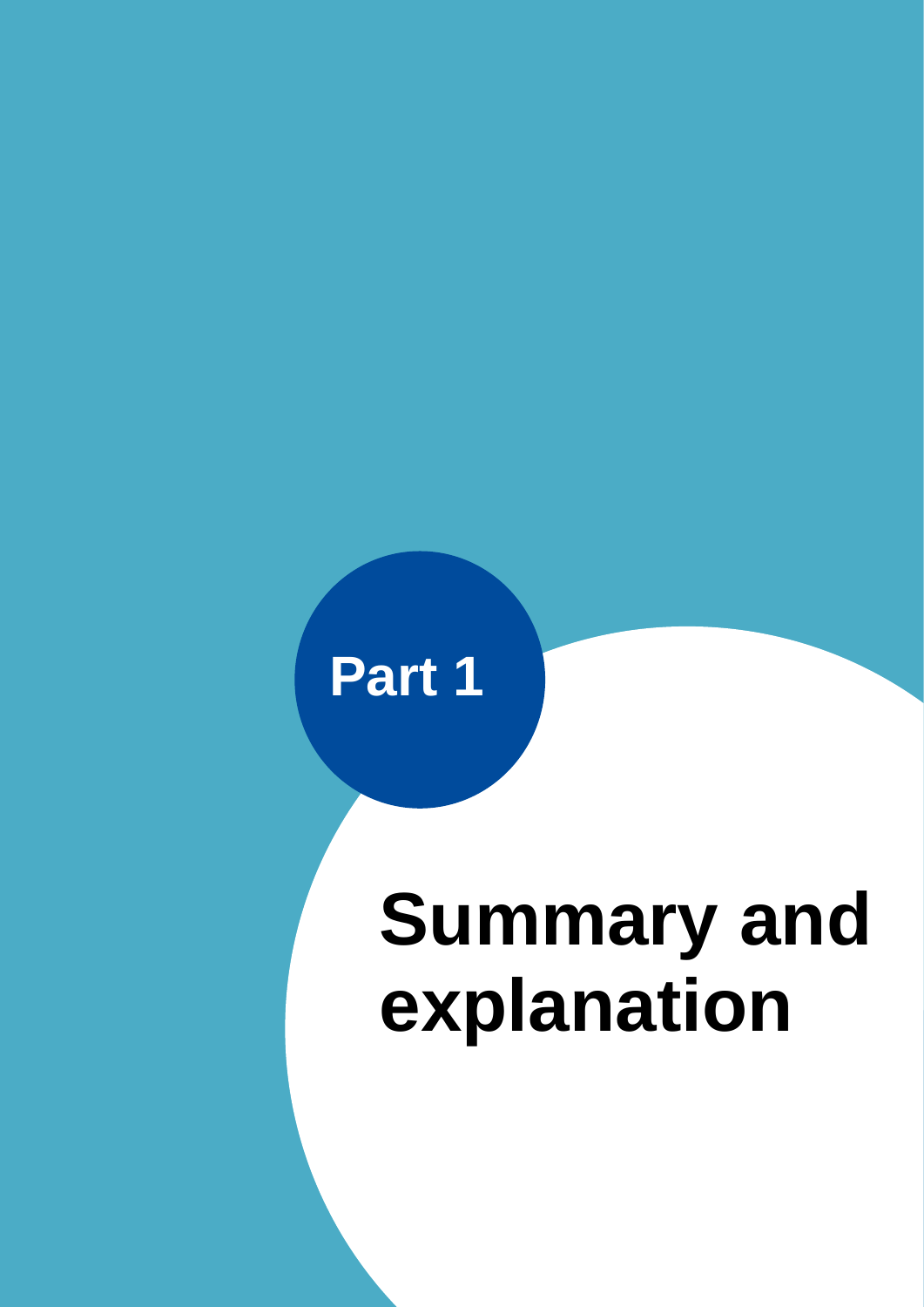## **Part 1 Summary and explanation**

## **1.0 The Council's Constitution**

Waverley Borough Council has agreed a constitution which sets out how the Council operates, how decisions are made and the procedures which are followed to ensure that these are efficient, transparent and accountable to local people. Some of these processes are required by the law, while others are a matter for the Council to choose.

**1.1** The Constitution is divided into 16 articles that set out the basic rules governing the Council's business. More detailed procedures and codes of practice are provided in separate rules and protocols at the end of the document.

## **2.0 What is in the Constitution?**

Article 1 of the [Constitution](../../../../5/6/5/AI00019565/Part2ArticlesoftheConstitutionFeb2019.docx) commits the Council to:

- (a) providing efficient, transparent and accountable decision-making, whilst maximising the involvement of the community to ensure that the Council delivers excellent and effective services, maintained by a commitment to continuous improvement;
- (b) providing clear, comprehensive and robust guidance on how the constitution works, to ensure that the Council's procedures are effective and that it is clear how to challenge them; and
- (c) clear criteria providing the opportunity for the review of governance arrangements should the Council wish to revise or reform its constitution in the future.
- **2.1** Article 2-16 explain the rights of citizens and how the key parts of the Council operate. These are:
	- Members of the Council (Article 2)
	- Citizens and the Council (Article 3)
	- The Full Council (Article 4)
	- Chairing the Council (Article 5)
	- Overview and Scrutiny Committees (Article 6)
	- The Executive (Article 7)
	- Regulatory and Other Committees (Article 8)
	- The Standards and General Purposes Committee (Article 9)
	- Area Committees (Article 10)
	- Joint arrangements (Article 11)
	- Officers (Article 12)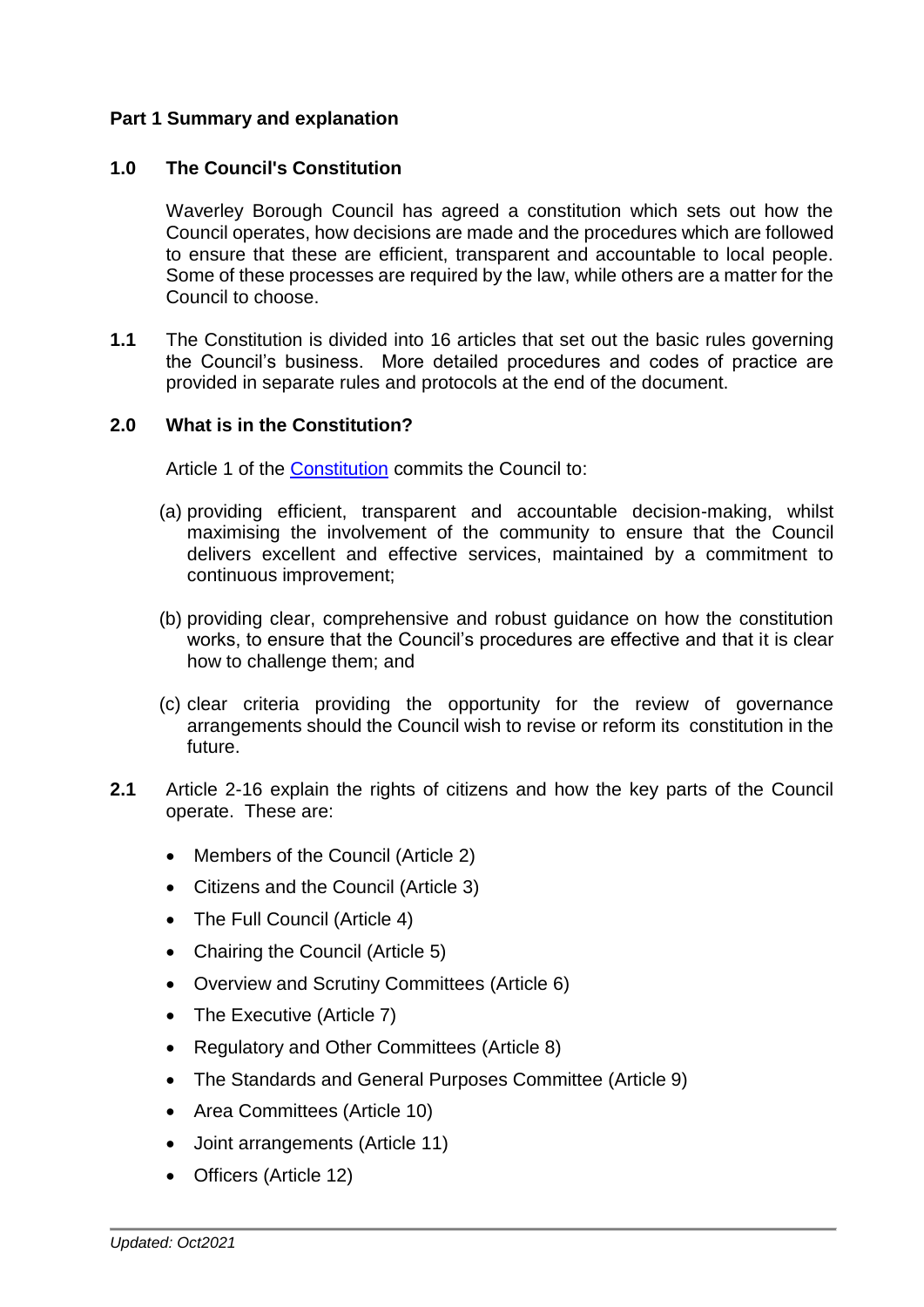- Decision-making (Article 13)
- Finance, contracts and legal matters (Article 14)
- Review and revision of the Constitution (Article 15)
- Suspension, interpretation and publication of the Constitution (Article 16).

## **3.0 How the Council operates**

The Council is composed of 57 councillors (or members) elected every four years. Councillors are democratically accountable to residents of their ward. Their overriding duty is to the whole Waverley community, but they have a special duty to their constituents, including those who did not vote for them.

- **3.1** Councillors have to agree to follow a Code of Conduct to ensure high standards in the way they undertake their duties. The Monitoring Officer trains and advises members on the Code of Conduct.
- **3.2** All councillors meet together as the Council around six times a year. Meetings of the Full Council are usually open to the public but may consider certain items in exempt sessions. Here councillors decide the Council's budget and policy framework and set the budget each year.
- **3.3** The role of Full Council, comprising all 57 members, is to:
	- elect each year the Mayor and Deputy Mayor
	- elect the Leader for a four year period
	- approve each year the allocation of seats on Committees and Sub-Committees and substitute lists
	- appoint each year the Council's Regulatory Committees, Overview and Scrutiny Committees, Joint Committees, Standards and General Purposes Committee and Appeals Panel, etc.
- **3.4** The Council is empowered to hold to account the Executive and its Regulatory Committees by the receipt of regular reports and by receiving minutes, from meetings of the Executive and committees, presented in two parts, comprising:
	- (a) **Part I** matters for decision by the Council, which are subject to debate and discussion concluding with a vote in accordance with the proper procedures on each matter containing a recommendation for decision. Matters for decision will include the policy framework and changes to it, Council Tax levels and budget setting, constitutional issues; rent levels, establishment matters etc.
	- (b) **Part II** -matters for the information of the Council, and subject to no debate. Members may, however, give proper notice of a question or a statement in relation to the matter provided that they do not introduce any new information (see Procedure Rule 14.14), to which the Chairman of the relevant committee may reply, without further debate.
- **3.5** The Council meeting also provides a forum for: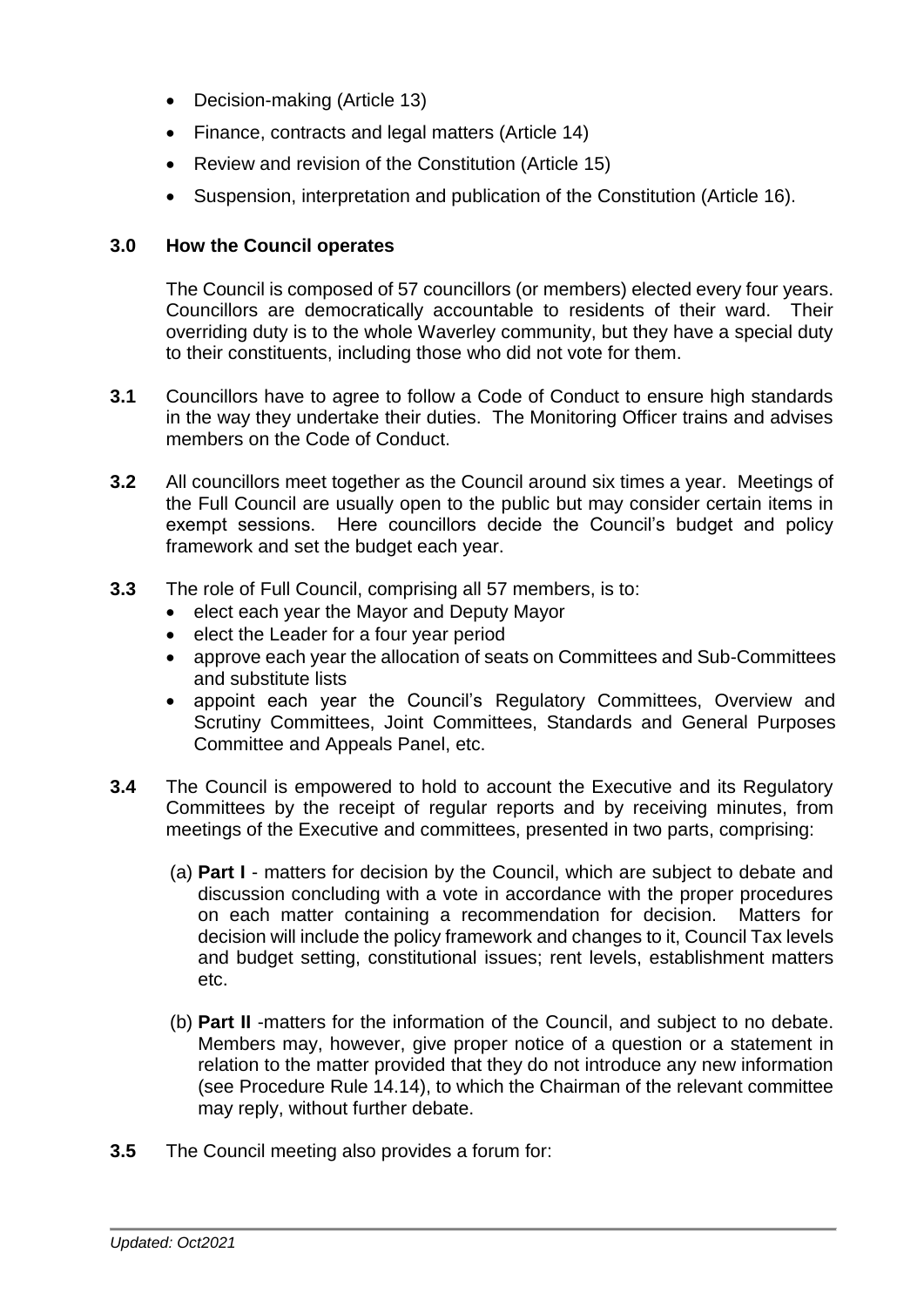- formal questions from any member of the Council on a matter of local concern within the borough;
- the receipt of petitions from any member of the Council or Local Government elector for Waverley on a matter relating to an issue over which the Council has powers or duties, in accordance with the Council's Petition Scheme; and
- special debates of councillors, to address matters in a less formal manner, but comprising all members of the Council.

## **4.0 How decisions are made**

- The largest political group, or a combination of groups, shall form the administration of the Council, known as the Executive.
- The largest political group not represented on the Executive shall be the Principal Opposition Group.
- The Executive is the part of the Council which is responsible for delegated decisions.
- The Executive is made up of the Leader and up to nine councillors appointed by the Leader (including the Deputy Leader), with the Executive's responsibilities divided into areas of responsibility (portfolios), each member leading on a specific group of policy issues.
- When major decisions are to be discussed or made, these are published in the Executive's Forward Programme of Key Decisions in so far as they can be anticipated.
- If these major decisions are to be discussed with council officers at a meeting of the Executive, this will generally be open to councillors and the public to attend except where personal or confidential matters are being discussed.
- The Executive has to make decisions which are in line with the Council's overall policies and budget. If it wishes to make a decision which is outside the budget or policy framework, this must be referred to the Council as a whole to decide.

## **5.0 Overview and Scrutiny Committees**

The Council appoints two Overview and Scrutiny Committees each of 11 non-Executive Members. The role of the Committees will be to:

- review and scrutinise decisions made by, and the performance of, the Executive, Committees or Council officers
- review and scrutinise the performance of the Council in relation to its performance objectives, performance targets, or particular service areas
- review and scrutinise the performance of other public bodies
- make recommendations to the Executive, Committees or Council arising from the above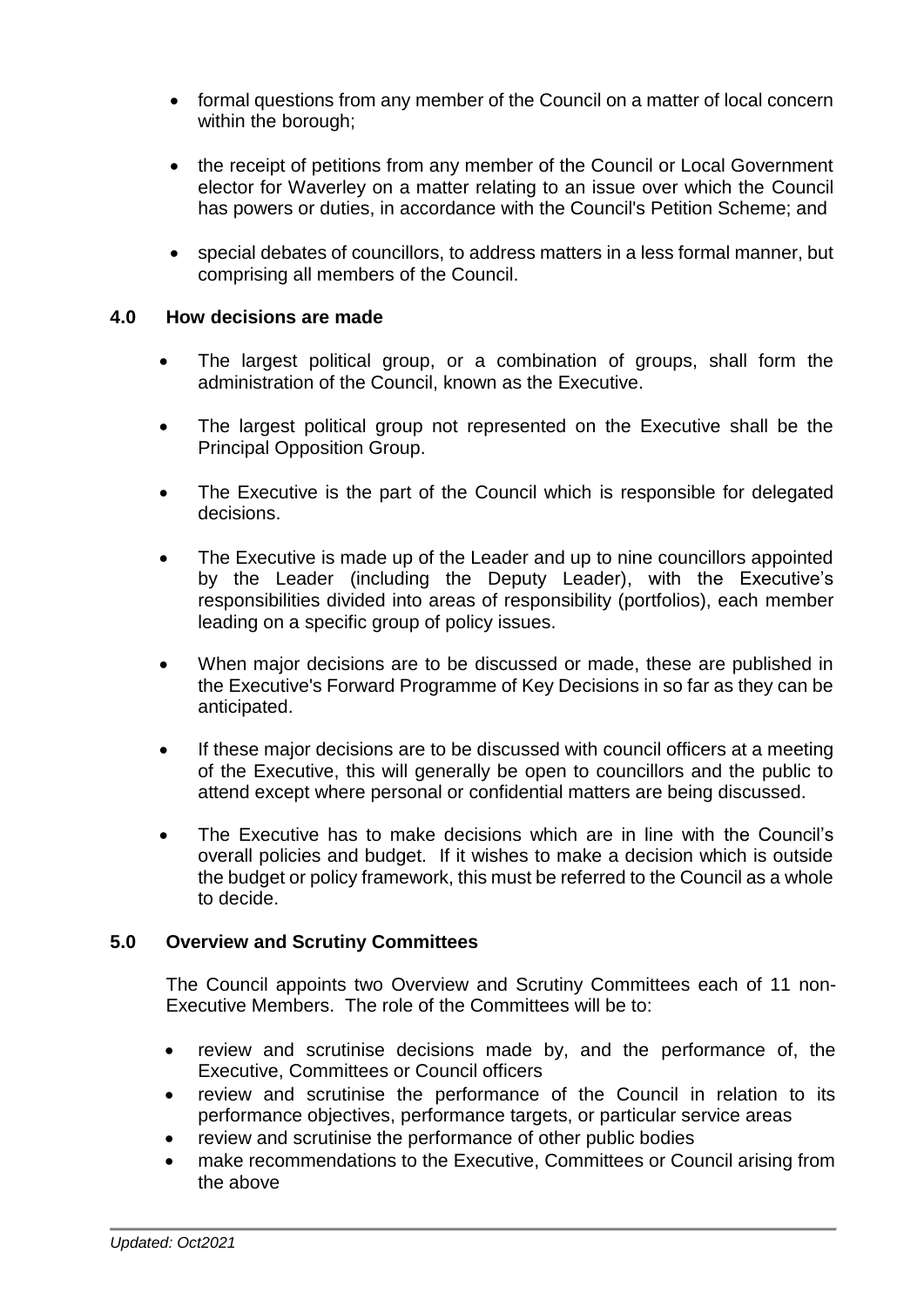- assist the Council and Executive in the development of its budget and policy framework
- conduct research and other consultation on policy issues and possible options, including in-depth review.
- **5.1** The Overview and Scrutiny Committees will have call-in powers in relation to individual Executive decisions. Call-in can be triggered by a notice signed by any 5 non-Executive members of the Council. Details are set out in the Overview and Scrutiny Procedure Rules.
- **5.2** The Overview and Scrutiny Committees will be able to make an annual report or recommendations to the Executive or in exceptional circumstances where a decision by the Executive is outside the Council's budget or policy framework, to the Council.
- **5.3** The Chairmen of the two Overview and Scrutiny Committees shall be elected from nominations put forward by the Principal Opposition Group of the Council (this can include non-members of the Principal Opposition Group or members of the administration group(s)), subject to the total number of Opposition members on the Council exceeding 10% of the overall membership (in the current composition of the Council, this would equate to 6 members). The Vice-Chairman of each Overview and Scrutiny Committee shall usually not be from the same political group as the Chairman. Without consent of the Council, no member can be Chairman or Vice-Chairman of more than one Overview and Scrutiny Committee.

## **6.0 The council's staff**

The Council has people working for it as a corporate body (called 'officers') to give advice, implement decisions and manage the day-to-day delivery of its services. Some officers have a specific duty to ensure that the Council acts within the law and uses its resources wisely. There is a Member/Officer Protocol governing the relationship between officers and councillors, which is set out in Part 5.

## **7.0 Citizens' rights**

Citizens have a number of rights in their dealings with the Council. These are set out in more detail in Article 3. Some of these are legal rights, whilst others depend on the Council's own processes.

- **7.1** Where members of the public use specific Council services, for example as a Council tenant, they have additional rights. These are not covered in this Constitution.
- **7.2** Citizens have the right to:
	- vote at local elections if they are registered
	- contact their local councillor about any matters of concern to them
	- inspect the Constitution on our website or obtain a copy on payment of a reasonable fee